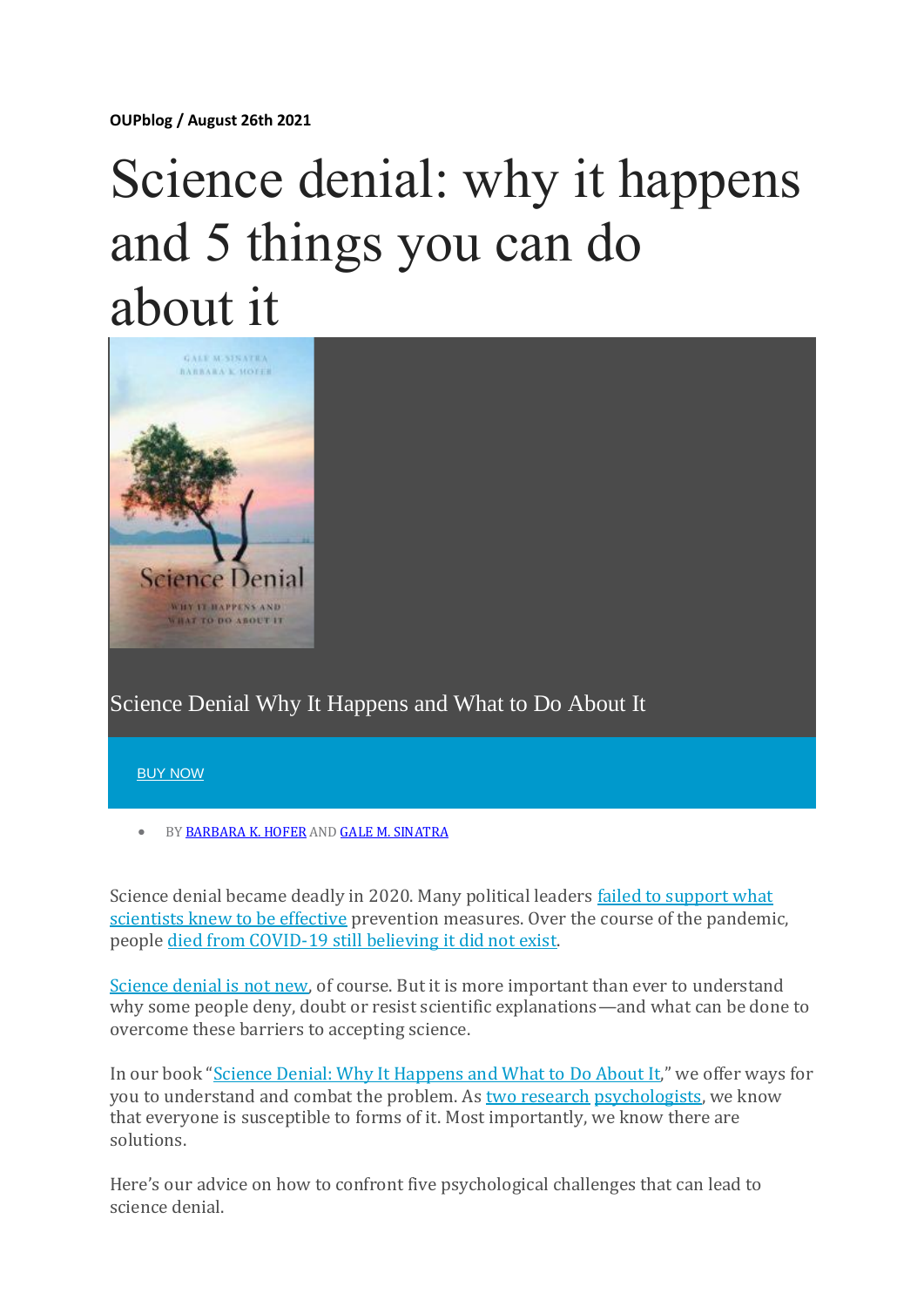# **Challenge #1: social identity**

People are social beings and tend to align with those who hold [similar beliefs and values.](https://doi.org/10.1002/9781119011071.iemp0153) Social media [amplify alliances](https://www.nature.com/articles/d43978-021-00019-4). You're likely to see more of what you already agree [with](https://www.penguinrandomhouse.com/books/309214/the-filter-bubble-by-eli-pariser/) and fewer alternative points of view. People live in information filter bubbles created by [powerful algorithms.](https://www.pewresearch.org/internet/2017/02/08/code-dependent-pros-and-cons-of-the-algorithm-age/) When those in your social circle share misinformation, you are more likely to believe it and share it. Misinformation multiplies and science denial grows.

Action #1: Each person has multiple social identities. One of us talked with a climate change denier and discovered he was also a grandparent. He opened up when thinking about his grandchildren's future, and the conversation turned to economic concerns, the root of his denial. Or maybe someone is vaccine-hesitant because so are mothers in her child's play group, but she is also a caring person, concerned about immunocompromised children.

We have found it effective to listen to others' concerns and try to find common ground. Someone you [connect with is more persuasive](https://doi.org/10.1007/s11109-015-9312-x) than those with whom you share less in common. When one identity is blocking acceptance of the science, leverage a second identity to make a connection.

## **Challenge #2: mental shortcuts**

Everyone's busy, and it would be exhausting to be vigilant deep thinkers all the time. You see an article online with a clickbait headline such as "Eat Chocolate and Live Longer" and you share it, because you assume it is true, want it to be or think it is ridiculous.

Action #2: Instead of sharing that article on how GMOs are unhealthy, learn to slow down and monitor the quick, intuitive responses that psychologist [Daniel Kahneman](https://us.macmillan.com/books/9780374533557)  [calls System 1 thinking.](https://us.macmillan.com/books/9780374533557) Instead turn on the rational, analytical mind of System 2 and ask yourself, [how do I know this is true?](https://doi.org/10.1080/00461520.2020.1730181) Is it plausible? Why do I think it is true? Then do some fact-checking. Learn to not immediately accept information you already believe, which is called [confirmation bias.](https://doi.org/10.1037/1089-2680.2.2.175)

# **Challenge #3: beliefs on how and what you know**

Everyone has [ideas about what they think knowledge is,](https://www.routledge.com/Handbook-of-Epistemic-Cognition/Greene-Sandoval-Braten/p/book/9781138013421) where it comes from and whom to trust. [Some people think dualistically](https://www.taylorfrancis.com/chapters/edit/10.4324/9781315795225-9/epistemic-cognition-psychological-construct-advancements-challenges-barbara-hofer): There's always a clear right and wrong. But scientists view [tentativeness as a hallmark](https://doi.org/10.1080/0163853X.2019.1629805) of their discipline. Some people may not understand that scientific claims will change as more evidence is gathered, so they may be distrustful of how public health policy shifted around COVID-19.

Journalists who present "both sides" of settled scientific agreements can unknowingly persuade readers that the science is more uncertain than it actually is, turning [balance](https://doi.org/10.1016/j.gloenvcha.2003.10.001)  [into bias.](https://doi.org/10.1016/j.gloenvcha.2003.10.001) Only 57% of Americans surveyed accept that climate change is caused by human activity, compared with [97% of climate scientists,](https://climate.nasa.gov/faq/17/do-scientists-agree-on-climate-change/) and only [55% think that](https://climatecommunication.yale.edu/visualizations-data/ycom-us/)  [scientists are certain that climate change is happening.](https://climatecommunication.yale.edu/visualizations-data/ycom-us/)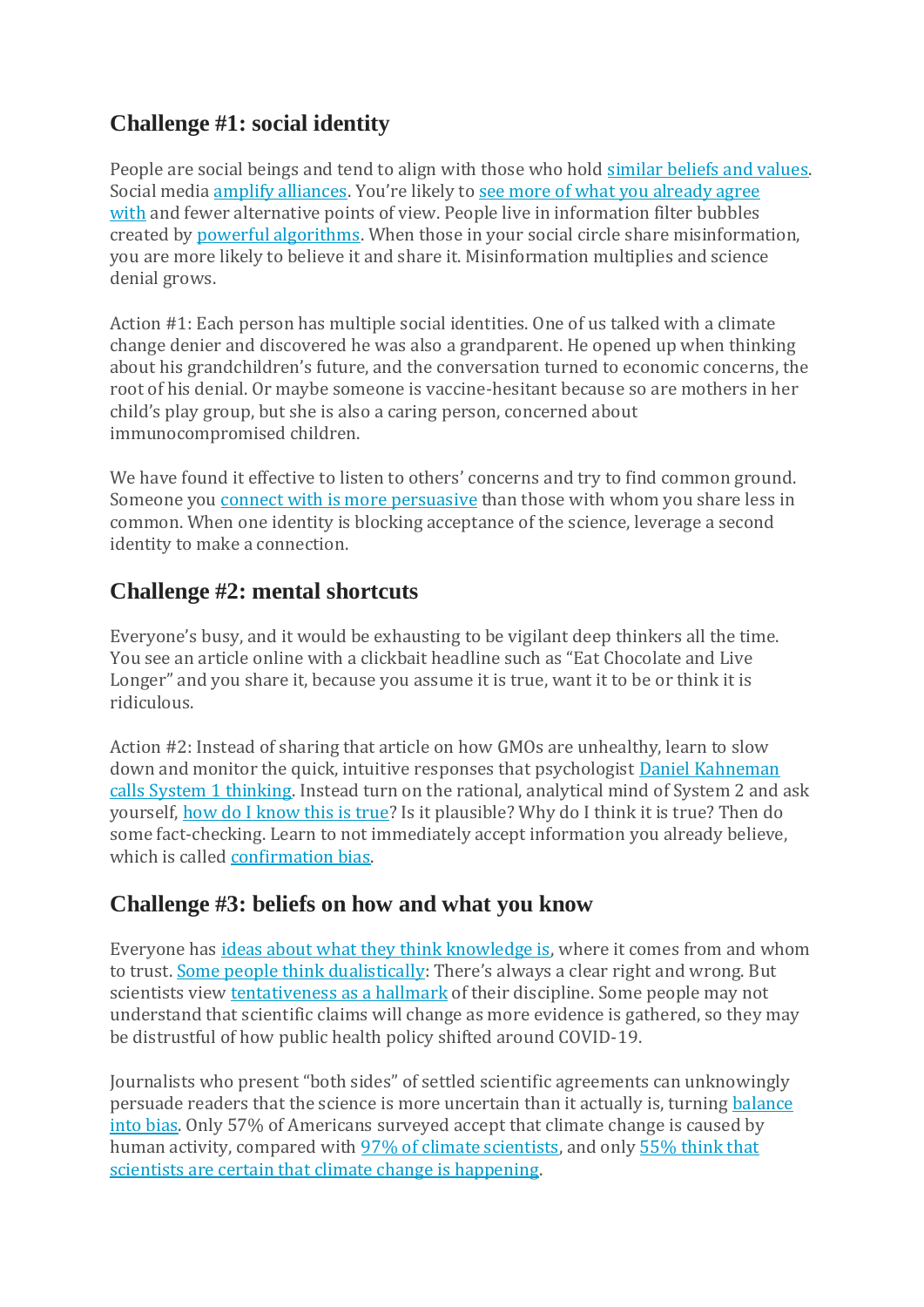Action #3: Recognize that other people (or possibly even you) may be operating with misguided beliefs about science. You can help them adopt what philosopher of science [Lee McIntyre](https://leemcintyrebooks.com/) calls a [scientific attitude,](https://mitpress.mit.edu/books/scientific-attitude) an openness to seeking new evidence and a willingness to change one's mind.

Recognize that very few individuals rely on a single authority for knowledge and expertise. Vaccine hesitancy, for example, has been successfully [countered by](https://www.ama-assn.org/delivering-care/public-health/time-doctors-take-center-stage-covid-19-vaccine-push)  [doctors](https://www.ama-assn.org/delivering-care/public-health/time-doctors-take-center-stage-covid-19-vaccine-push) who persuasively contradict erroneous beliefs, as well as by friends who explain why they [changed their own minds.](https://addisonindependent.com/joanna-colwell-i-didnt-vaccinate-my-child-and-then-i-did-0) [Clergy can step forward,](https://www.churchleadership.com/leading-ideas/5-ways-churches-can-play-a-critical-role-in-vaccination-efforts/) for example, and some have offered places of worship as vaccination hubs.

## **Challenge #4: motivated reasoning**

You might not think that how you interpret a simple graph could depend on your political views. But when people were asked to look at the same charts depicting either housing costs or the rise in carbon dioxide in the atmosphere over time, interpretations differed by political affiliation. Conservatives were more likely than progressives to [misinterpret the graph](https://apadiv15.org/wp-content/uploads/2020/08/APA-2020-Hockey-Stick-1.pdf) when it depicted a rise in CO2 than when it displayed housing costs. When people reason not just by examining facts, but with an unconscious bias to come to a preferred conclusion, [their reasoning will be flawed.](https://www.discovermagazine.com/the-sciences/what-is-motivated-reasoning-how-does-it-work-dan-kahan-answers)

Action #4: Maybe you think that eating food from genetically modified organisms is harmful to your health, but have you really examined the evidence? Look at articles with both pro and con information, evaluate the source of that information, and be open to the evidence leaning one way or the other. If you give yourself the time to think and reason, you can short-circuit your own motivated reasoning and open your mind to new information.

# **Challenge #5: emotions and attitudes**

When Pluto got [demoted to a dwarf planet,](https://theconversation.com/nasa-missions-may-re-elevate-pluto-and-ceres-from-dwarf-planets-to-full-on-planet-status-36081) many children and some adults responded with anger and opposition. Emotions and attitudes are linked. Reactions to hearing that humans influence the climate can range from anger (if you do not believe it) to frustration (if you are concerned you may need to change your lifestyle) to anxiety and hopelessness (if you accept it is happening but think it's too late to fix things). How you feel about climate mitigation or GMO labeling aligns with whether you are for or against these policies.

Action #5: Recognize the role of emotions in decision-making about science. If you react strongly to a story about stem cells used to develop Parkinson's treatments, ask yourself if you are overly hopeful because you have a relative in early stages of the disease. Or are you rejecting a possibly lifesaving treatment because of your emotions?

Feelings shouldn't (and can't) be put in a box separate from how you think about science. Rather, it's important to understand and recognize that emotions are fully [integrated ways of thinking and learning](https://wwnorton.com/books/9780393709810) about science. Ask yourself if your attitude toward a science topic is based on your emotions and, if so, give yourself some time to think and reason as well as feel about the issue.